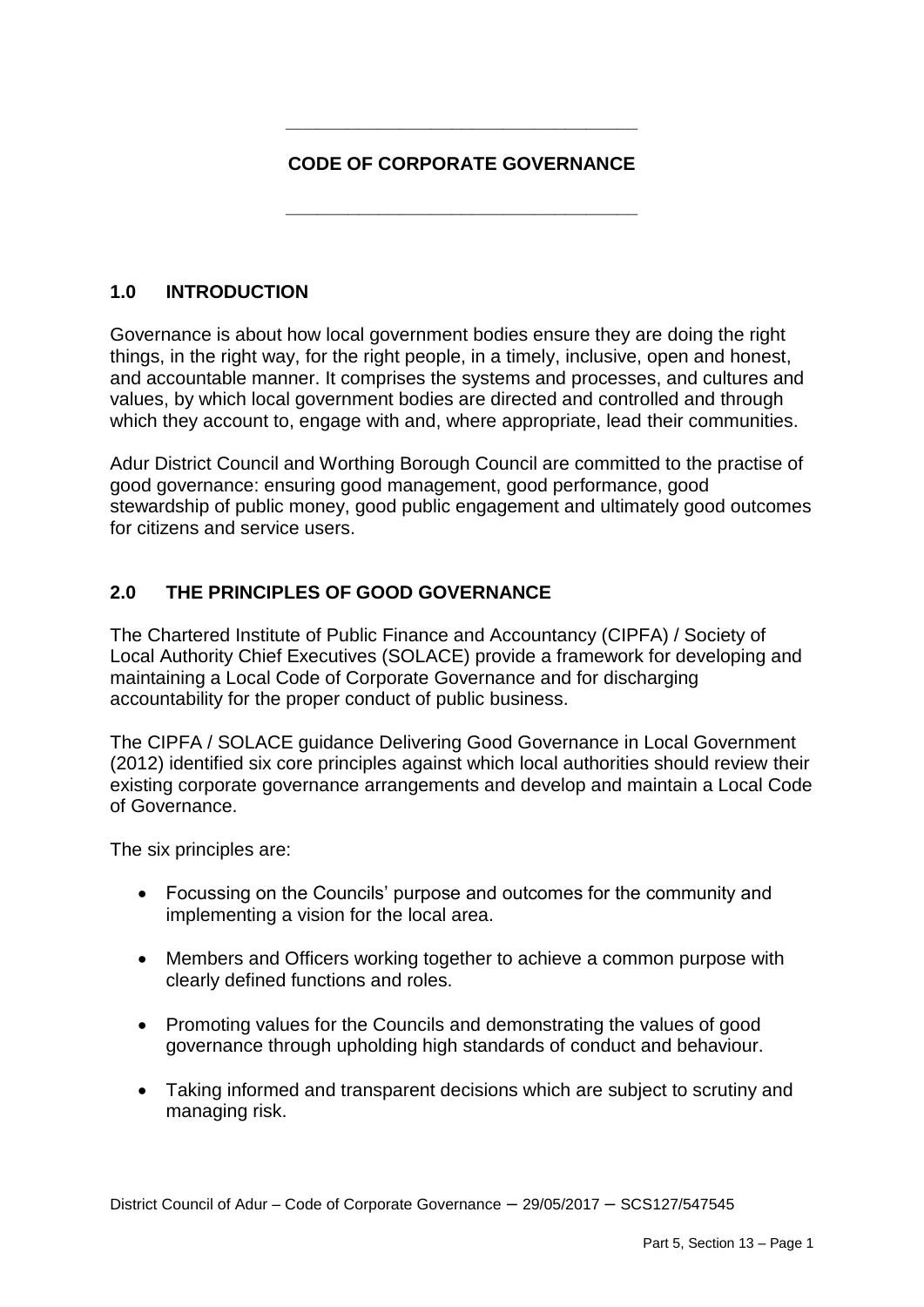- Developing the capacity and capability of Members and Officers to be effective.
- Engaging with local people and other stakeholders to ensure robust public accountability.

Adur District Council and Worthing Borough Council are committed to these six core principles. The Councils' Code of Corporate Governance has been prepared in accordance with the CIPFA / SOLACE guidance. The Code describes how the Councils achieve compliance with each of the core principles to deliver the best outcomes for local communities.

## **Focussing on the Councils' purpose and outcomes for the community and implementing a vision for the local area.**

## Summary

Good governance ensures the Councils fulfil their purpose and achieve the intended outcomes for their citizens and service users. Good governance also ensures the Councils continue to operate in an effective, economic and ethical manner. The Councils have therefore developed a clear vision of their purpose and intended outcomes which are communicated both within the Councils and to external stakeholders and the public, and contained within the document *Catching the Wave*.

#### Supporting Principles of Good Governance

In order to exercise strategic leadership the Councils will:

- o Develop and promote their authority's purpose and vision;
- $\circ$  Review on a regular basis the authority's vision for the local area and its impact on the authority's governance arrangements;
- $\circ$  Ensure that partnerships are underpinned by a common vision of their work that is understood and agreed by the parties;
- o Publish an annual report on a timely basis to communicate the authority's activities and achievements, its financial position and performance.

In order to ensure users have quality services the Councils will:

- o Decide how the quality of service for users is to be measured and make sure that the information needed to review service quality effectively and regularly is available;
- o Put in place effective arrangements to identify and deal with failure in service delivery.

In order to ensure the Councils make best use of resources and that tax payers and service users receive excellent value for money the Councils will: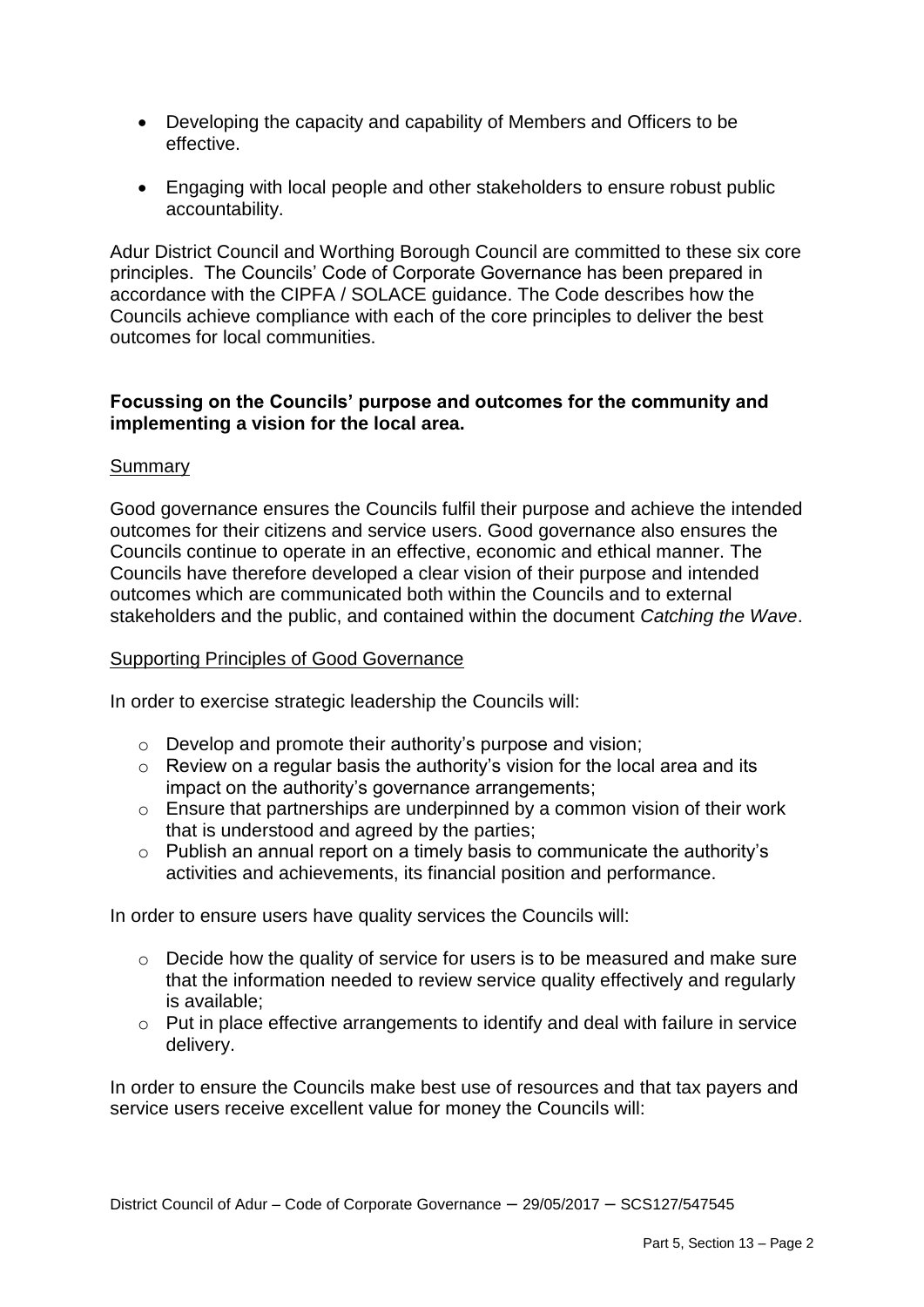- o Decide how value for money is to be measured and make sure that the authority or partnership has the information needed to review value for money and performance effectively.
- o Measure the environmental impact of policies, plans and decisions.

## Evidence of Commitment to these Principles

- o Catching the Wave details the Councils' strategic plan and identifies four corporate priorities. The plan is widely promoted through the Councils' website.
- $\circ$  Surf's Up sets out the Councils' ambitious vision and details how the strategic plan will be implemented and corporate priorities achieved.
- $\circ$  Councils' Constitution sets out the governance arrangements and procedural requirements for the business of the Councils.
- $\circ$  Joint Committee Agreement sets out the roles and responsibilities for partnership working between Adur District Council and Worthing Borough Council.
- o Local Development Framework a series of Local Development Documents that deliver the spatial planning strategy for the District/Borough.
- o Medium Term Financial Strategy links the Councils' finances to the Corporate Priorities and sets out strategic financial policies, a medium term financial forecast and budget guidelines for the forthcoming year.
- o Annual Statement of Accounts a mainly financial document listing achievements for the previous year as well as setting out longer term aims.
- o Trello Boards for Performance Dashboard and Risk Registers records performance in relation to a range of key and local performance measures which form part of performance dashboard information and also details of Corporate and Service level risks which are reported to the Corporate Leadership Team on a regular basis.
- o Benchmarking provides comparisons between the Councils' functions and performance with those provided by similar organisations.
- o Comments, Compliments and Complaints System.
- o Contract Standing Orders outlines the procurement process used by the Councils and how Officers ensure value for money is achieved.
- $\circ$  Committee Reports Provide Members with information needed to make decisions.

## **Members and Officers working together to achieve a common purpose with clearly defined functions and roles**

## Summary

Elected Members are collectively responsible for the governance of the Councils. The Local Government Act 2000 introduced new Executive arrangements whereby the Councils' policy framework, budget and key strategies are agreed by Full Council following proposals from the Executives. The Councils each have a 6 Member Executive responsible for exercising all functions except those reserved to Council and statutory functions such as planning and licensing. In addition, the Councils have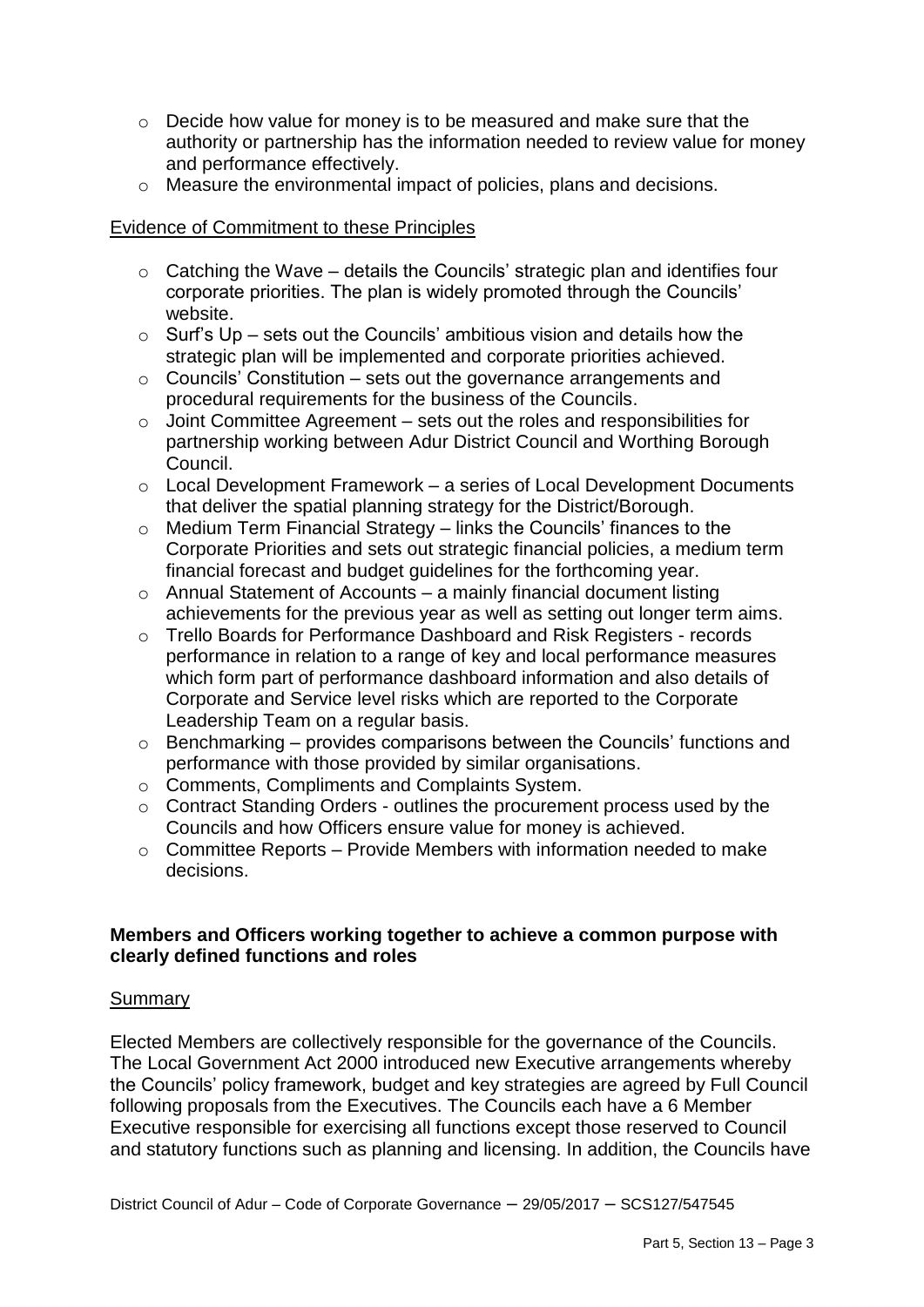Overview and Scrutiny Committees, comprising of non-Executive Members who can question and challenge the decisions and/or performance of the Executives.

The Chief Executive, Directors, Section 151 Officer and Monitoring Officer are responsible for advising the Executives and other Committees on legal, financial and other policy considerations.

# Supporting Principles of Good Governance

In order to ensure effective leadership throughout the Councils, each Council will:

- o Set out a clear statement of the respective roles and responsibilities of the Executive and of the Executive Members individually and the authority's approach towards putting this into practice;
- o Set out a clear statement of the respective roles and responsibilities of other Authority Members, Members generally and of Senior Officers.

In order to ensure a constructive working relationship exists between Members and Officers, each Council will:

- o Determine an Officer Scheme of Delegations and reserve powers within the Constitution, including a formal schedule of those matters specifically reserved for collective decision of the authority, taking into account relevant legislation and ensuring that it is monitored and updated when required;
- o Make the Chief Executive responsible and accountable to the authority for all aspects of operational management;
- o Develop protocols to ensure that the Leader and Chief Executive negotiate their respective roles early in the relationship and that a shared understanding of roles and objectives is maintained;
- o Make the Section 151 Officer responsible to the authority for ensuring that appropriate advice is given on all financial matters for keeping proper financial records and accounts, and for maintaining an effective system of internal financial controls;
- o Make the Monitoring Officer responsible to the authority for ensuring that agreed procedures are followed and that all applicable statutes and regulations are complied with.

To ensure the Councils' relationships with partners and the public are clear, each Council will:

- o Develop protocols to ensure effective communication between Members and Officers in their respective roles;
- o Set out the terms and conditions for remuneration of Members and Officers and an effective structure for managing the process, including an effective job evaluation process for Officers' remuneration and a remuneration panel for Members;
- o Ensure that effective mechanism exists to monitor service delivery;
- o Ensure that the organisation's vision, strategic plans, priorities and targets are developed through robust mechanisms, and in consultation with the local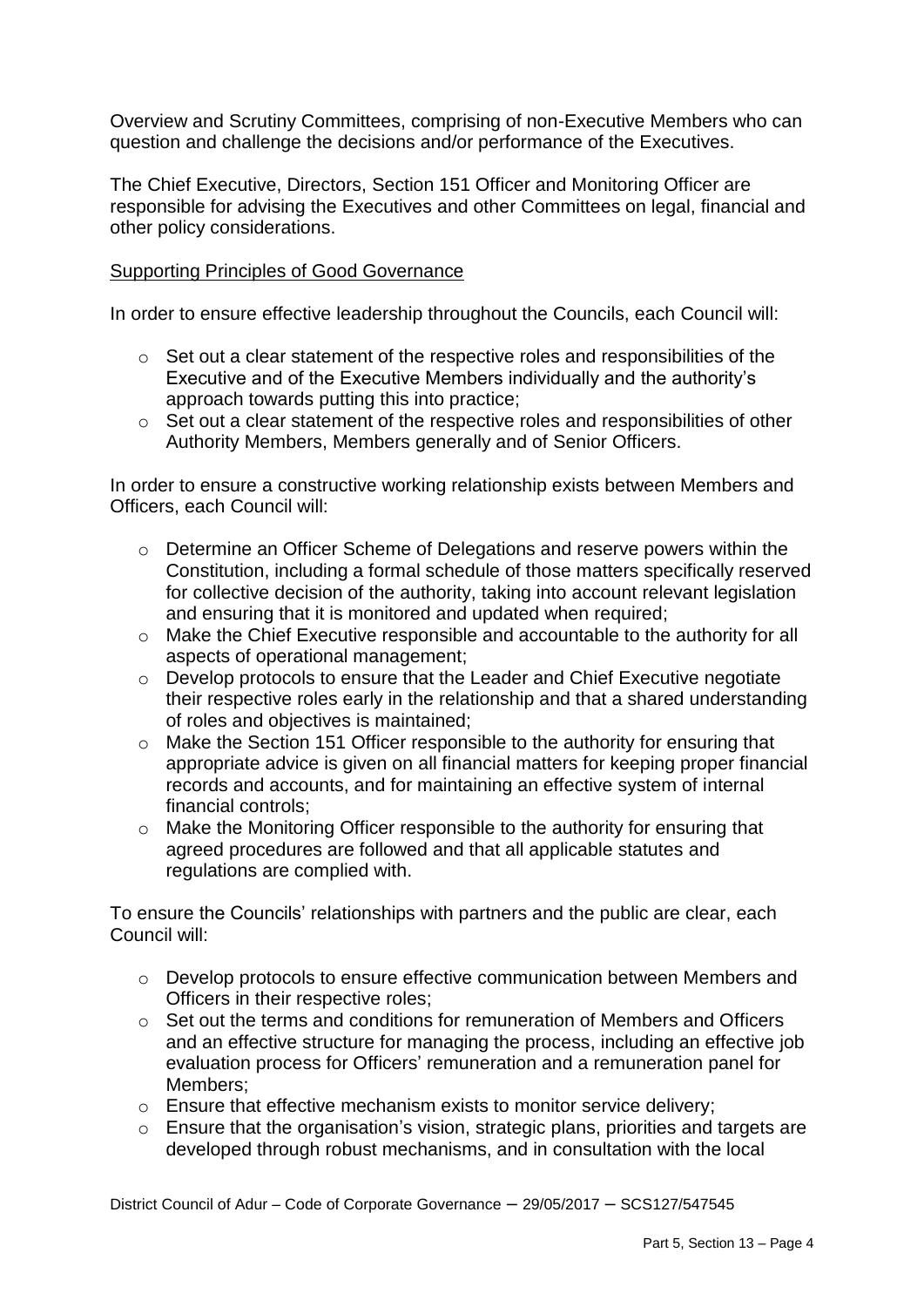community and other key stakeholders, and that they are clearly articulated and disseminated;

- o When working in partnership, ensure that Members are clear about their roles and responsibilities, both individually and collectively, in relation to the partnership and to the authority;
- o When working in partnership, ensure that there is clarity about the legal status of the partnership, ensure that representatives or organisations understand and make clear to all other partners the extent of their authority to bind their organisation to partner decisions.

#### Evidence of Commitment to these Principles

- $\circ$  Constitution sets out how the Councils operate, how decisions are made and the procedures and codes of conduct which the Councils follow. It also includes the roles of Statutory Officers and their responsibilities relating to compliance with the law and ensuring sound financial control.
- $\circ$  Role of Members set out in the Constitution.
- $\circ$  Terms of Reference for the Executive and Executive Members set out in the Constitution.
- o Monitoring Officer Protocol set out in the Constitution.
- $\circ$  Executive Procedure Rules set out in the Constitution.
- $\circ$  Overview and Scrutiny Procedure Rules sets out the terms of reference which includes the role of overseeing the proper and effective administration of the Councils, reviewing the effectiveness of its services and supporting and complimenting the activities of the Executives.
- $\circ$  Officer Job Descriptions detail the roles and responsibilities of Officers employed by the Councils.
- o Whistleblowing Policy enables Members and Officers to confidentially report suspected malpractice.
- o Chief Executive and Leader meetings held to ensure effective communication.
- $\circ$  Pay Policy the Councils are committed to the principle of Equal Pay for all its employees and adopted a Pay Policy in October 2015.
- $\circ$  Catching the Wave sets out the corporate objectives and strategic ambitions of the Councils.

## **Promoting values for the Authority and demonstrating the values of good governance through upholding high standards of conduct and behaviour**

#### Summary

Adur and Worthing Councils recognise that good governance is underpinned by shared values and demonstrated in the behaviour of its Members and Officers. The Councils' values (the way in which the Councils work for the community in pursuing its aims) are set out in Catching the Wave and Surf's Up. The standards of conduct and behaviour the Councils expect of their Members and Officers are clearly set out in the Constitution. This is supported by the Codes of Conduct and a range of training programmes for both Members and staff.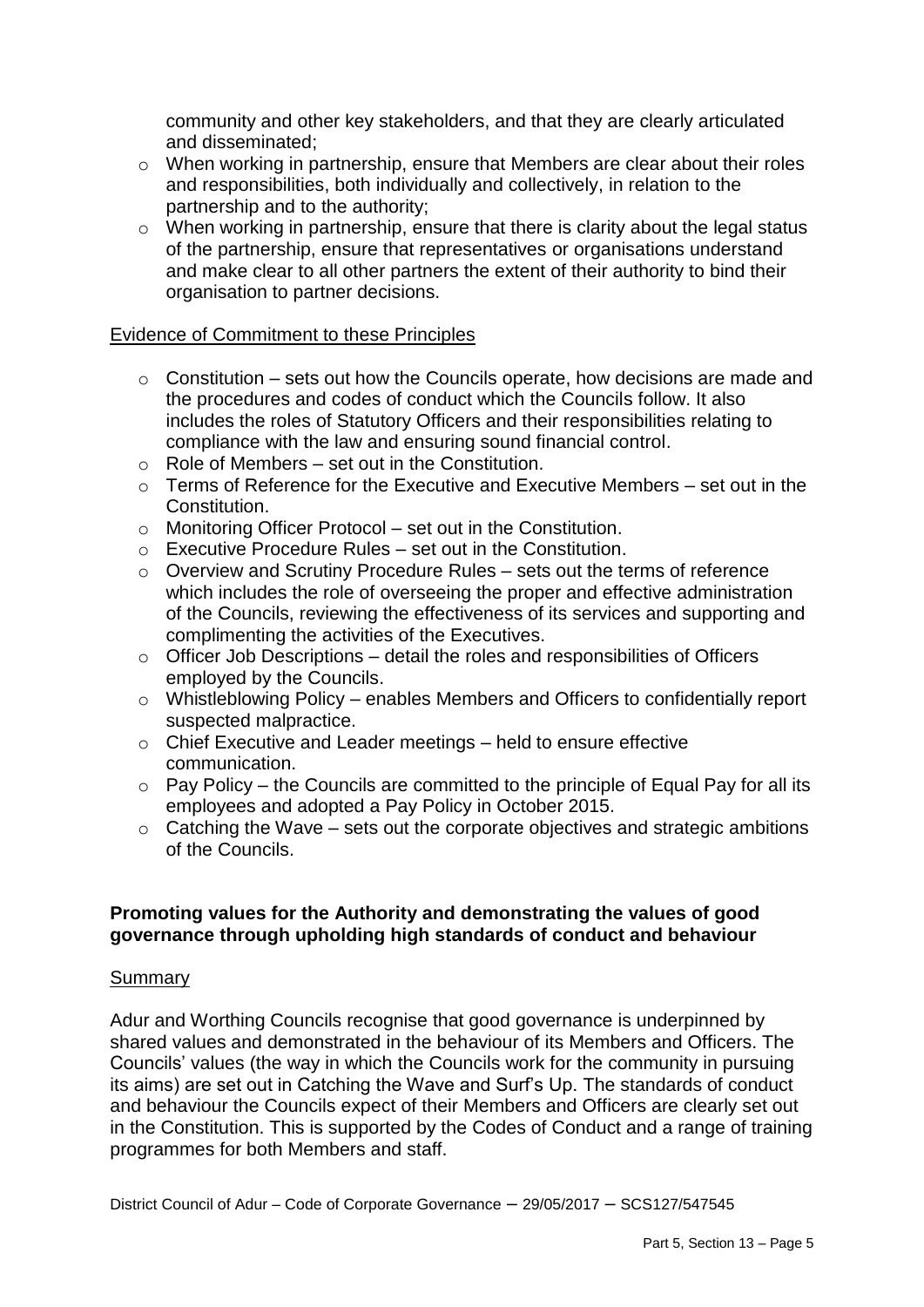# Supporting Principles of Good Governance

To ensure Members and Officers exemplify good standards of conduct each Council will:

- $\circ$  Ensure that the authority's leadership sets a tone for the organisation by creating a climate of openness, support and respect;
- o Ensure that standards of conduct and personal behaviour expected of Members and staff, of work between Members and staff and between the authority, its partners and the community are defined and communicated through codes of conduct and protocols;
- o Put in place arrangements to ensure that Members and Officers are not influenced by prejudice, bias or conflicts of interest in dealing with different stakeholders and put in place appropriate processes to ensure that they continue to operate in practice.

To ensure organisational values are put into practice each Council will:

- o Develop and maintain shared values including leadership values both for the organisation and staff reflecting public expectations and communicate these with Members, staff, the community and partners:
- o Put in place arrangements to ensure that procedures and operations are designed in conformity with appropriate ethical standards, and monitor their continuing effectiveness in practice;
- o Develop and maintain an effective Standards Committee;
- $\circ$  Use the organisations' shared values to act as a guide for decision-making and as a basis for developing positive and trusting relationships within the authority;
- $\circ$  In pursuing the vision of a partnership, agree a set of values against which decision-making and actions can be judged. Such values must be demonstrated by partners' behaviour both individually and collectively.

## Evidence of Commitment to these Principles

- $\circ$  Constitution seeks to define the standards of conduct and personal behaviour expected of Members and Officers.
- o Member Code of Conduct and Officer Code of Conduct.
- $\circ$  Performance Development Reviews provide opportunities to review the performance, including standards of conduct and personal behaviour of Officers, as well as identifying any development needs.
- o Comments, Compliments and Complaints System this provides a process, clearly publicised on the website, for those wanting to complain to the Councils.
- $\circ$  Data Access Requests a system is in place to respond to Freedom of Information and Subject Access Requests.
- o Joint Governance Committee and Standards Sub-Committee promotes and maintains high standards of conduct by Members.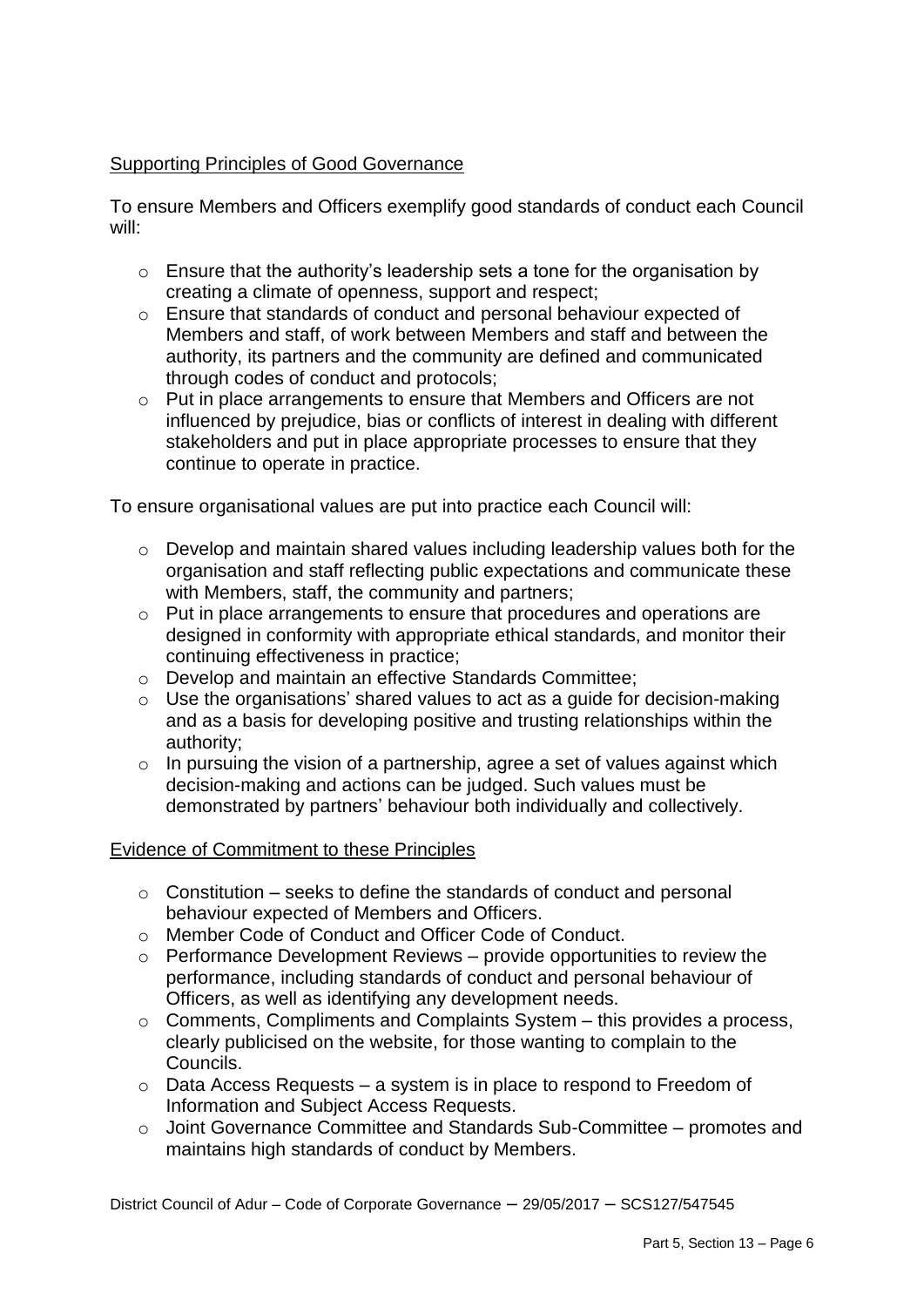- o Whistleblowing Policy and Ombudsman Complaints System enables Members, employees and residents to confidentially report suspected malpractice that is in the public interest.
- o Anti-Fraud and Corruption Strategy designed to encourage prevention and promote detection.
- o Anti-Bribery Policy this policy outlines the Councils' position on preventing and prohibiting bribery, in accordance with the Bribery Act 2012.
- o Members' and Officers' Register of Interests and Gifts and Hospitality the Councils maintain such registers to safeguard both Members and Officers against conflicts of interest. The Members' Register of Interests and Gifts and Hospitality is available online.
- o Member Induction following Council Elections, Members undergo a formal induction which includes information about the Councils' vision and corporate priorities, an introduction to the Constitution and in particular the Code of Conduct.

# **Taking informed and transparent decisions which are subject to effective scrutiny and managing risk**

# **Summary**

Adur and Worthing Councils recognise that all Council decisions must be accountable and legally sound. As such, the Councils must be able to demonstrate that decision-makers follow a proper process and that all decisions are based on accurate information, including consideration of legal, financial and risk management implications. To ensure that this happens, Adur and Worthing Councils have a range of procedures in place to ensure that decisions are not influenced by prejudice, bias or conflicts on interest.

## Supporting Principles of Good Governance

In being rigorous and transparent about how decisions are taken each Council will:

- o Develop and maintain an effective scrutiny function which encourages constructive challenge and enhances the Councils' performance overall and of any organisation for which they are responsible;
- o Develop and maintain open and effective mechanisms for documenting evidence for decisions and recording the criteria, rationale and considerations on which decisions are based;
- o Put in place arrangements to safeguard Members and employees against conflicts of interest and put in place appropriate processes to ensure that they continue to operate in practice;
- o Develop and maintain an effective Audit Committee which is independent of the Executive;
- o Put in place effective transparent and accessible arrangements for dealing with complaints.

In order to ensure that the Councils have good quality information and advice, each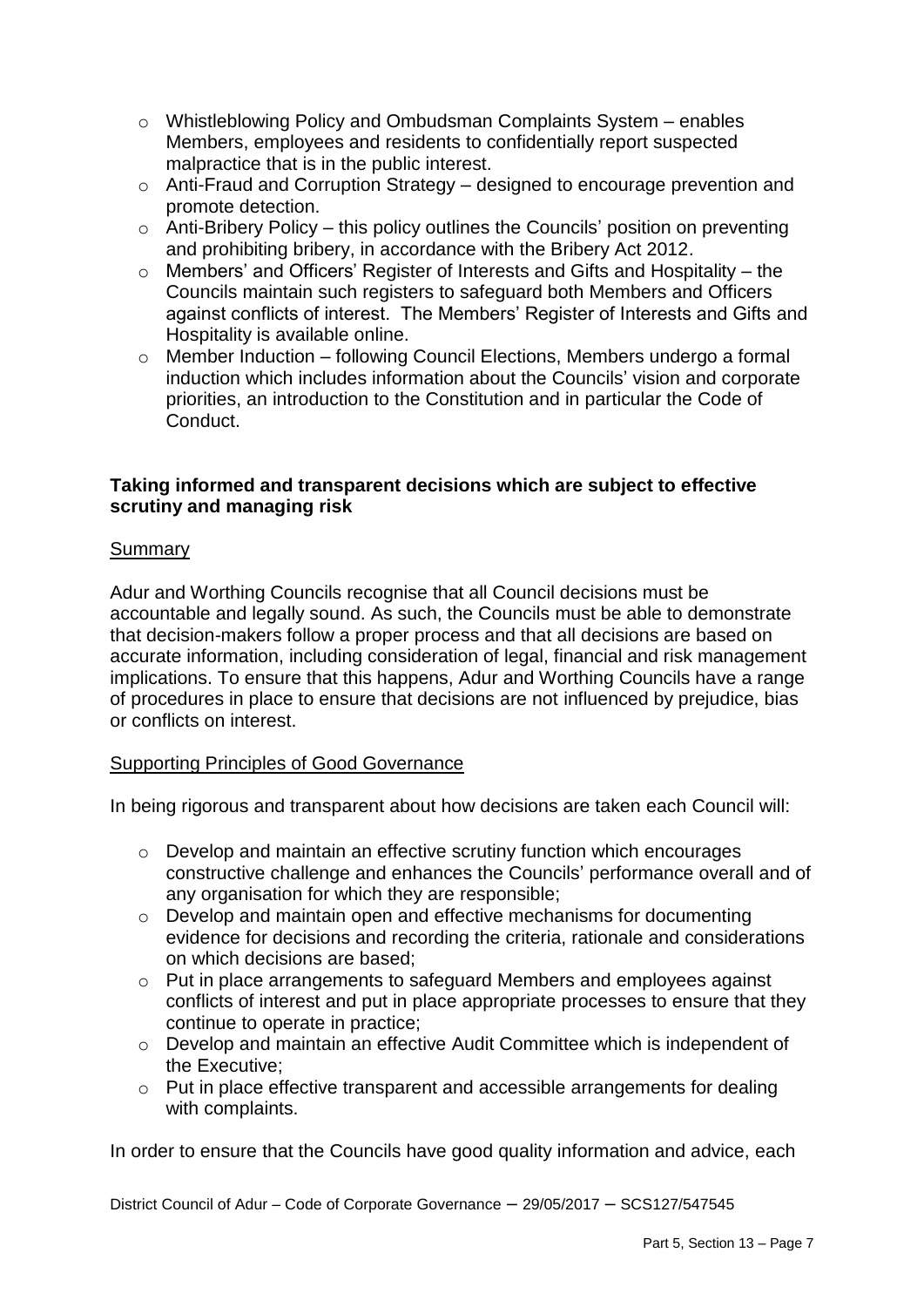Council will:

- $\circ$  Ensure that those making decisions, whether for the authority or partnership, are provided with information that is fit for the purpose - relevant, timely and gives clear explanations of technical issues and their implications;
- o Ensure that professional advice on matters that have legal or financial implications is available and recorded well in advance of decision-making and used appropriately.

In order to ensure that there is an effective system of risk management, each Council will:

- o Ensure that risk management is embedded into the culture of the organisation, with Members and Managers at all levels recognising that risk management is part of their job;
- o Ensure that arrangements are in place for whistleblowing to which staff and all those contracting with the authority have access.

In order to use the Councils' legal powers for the full benefit of the community, the Councils will:

- o Actively recognise the limits of lawful activity placed on them by, for example, the ultra vires doctrine but also strive to utilise powers to the full benefit of their communities;
- o Recognise the limits of lawful action and observe both the specific requirements of legislation and the general responsibilities placed on local authorities by public law;
- o Observe all specific legislative requirements placed upon them, as well as the requirements of general law, and in particular, integrate the key principles of good administrative law - rationality, legality and natural justice - into their procedures and decision-making processes.

## Evidence of Commitment to these Principles

- $\circ$  Overview and Scrutiny Committee this is an established Committee which reviews and monitors the effectiveness of the Councils' services.
- $\circ$  Report Templates to ensure that all relevant information is obtained when producing a report for Committee, Executive or Full Council, a standard report template has been adopted. The report format helps to ensure that all matters coming before Member bodies have received appropriate legal and financial vetting before being signed off.
- $\circ$  Meeting Minutes the majority of meetings are open to members of the public and minutes of the decisions taken are published on the Councils' website.
- $\circ$  Constitution in order to safeguard Members and employees against conflicts of interest, the Constitution contains protocols which describe and regulate the way in which Members and Officers interact with one another.
- o Members' and Officers' Register of Interest and Gifts and Hospitality the Councils maintain a Register of Interests and a Register of Gifts and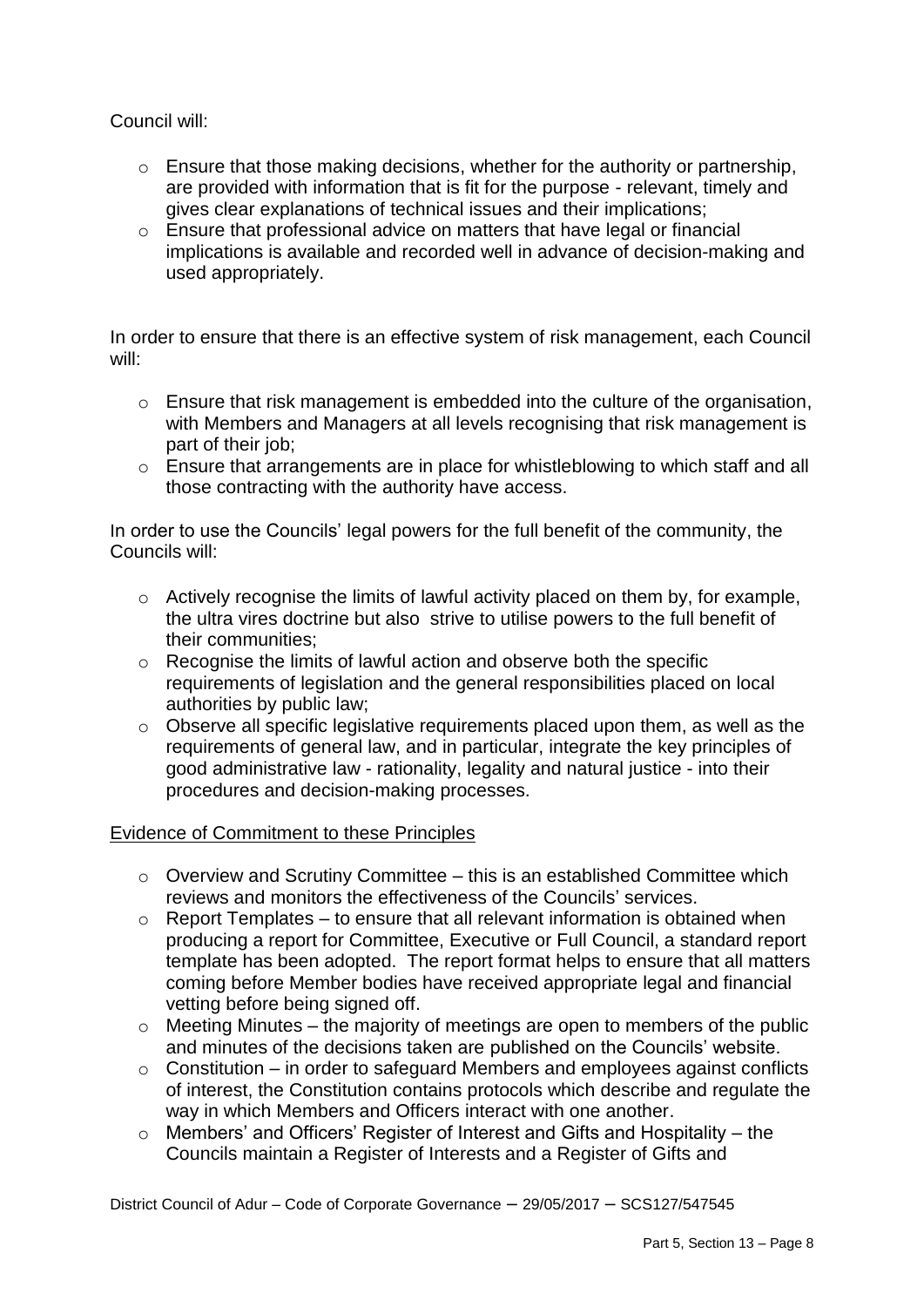Hospitality to safeguard both Members and Officers against conflicts of interest.

- $\circ$  Joint Governance Committee this Committee, which is independent from the Executives and scrutiny functions, monitors budgets and receives reports on the work of internal and external audit and risk management.
- $\circ$  Comments, Compliments and Complaints System a process is clearly outlined on the website for those wishing to complain to the Councils. Complaints are monitored and categorised, and reported to Corporate Leadership Team on a regular basis.
- $\circ$  Data Access Requests a system is in place to respond to Freedom of Information and Subject Access Requests.
- o Member Training Members of specific committees receive comprehensive training to equip them with the skills required to carry out their work.
- o Whistleblowing Policy enables Members and Officers to confidentially report suspected malpractice that is in the public interest. The Whistleblowing Policy is publicised on the Councils' intranet.
- o Monitoring Officer provisions the Monitoring Officer is responsible for advising the Councils if any proposal would give rise to unlawfulness or maladministration and as such performs a key function in ensuring lawfulness and fairness in the operation of the Councils' decision-making processes.

# **Developing the capacity and capability of Members and Officers to be effective**

# Summary

Adur and Worthing Councils realise that the Officers they employ enable the Councils to fulfil their ambitions. Once appointed or elected, Members and Officers are provided with a range of development opportunities. The Councils' learning and development needs are met through a variety of training interventions including inhouse training and e-learning. Members also receive specialised training on key issues on a regular basis.

## Supporting Principles of Good Governance

To make sure Members and Officers have the necessary skills and resources, the Councils will:

- $\circ$  Provide induction programmes tailored to individual needs and opportunities for Members and Officers to update their knowledge on a regular basis;
- o Ensure that the Statutory Officers have the skills, resources and support necessary to perform effectively in their roles and that these roles are properly understood throughout the organisation.

To develop the capability of people with governance responsibilities, each Council will:

o Assess the skills required by Members and Officers and make a commitment to develop those skills to enable roles to be carried out effectively;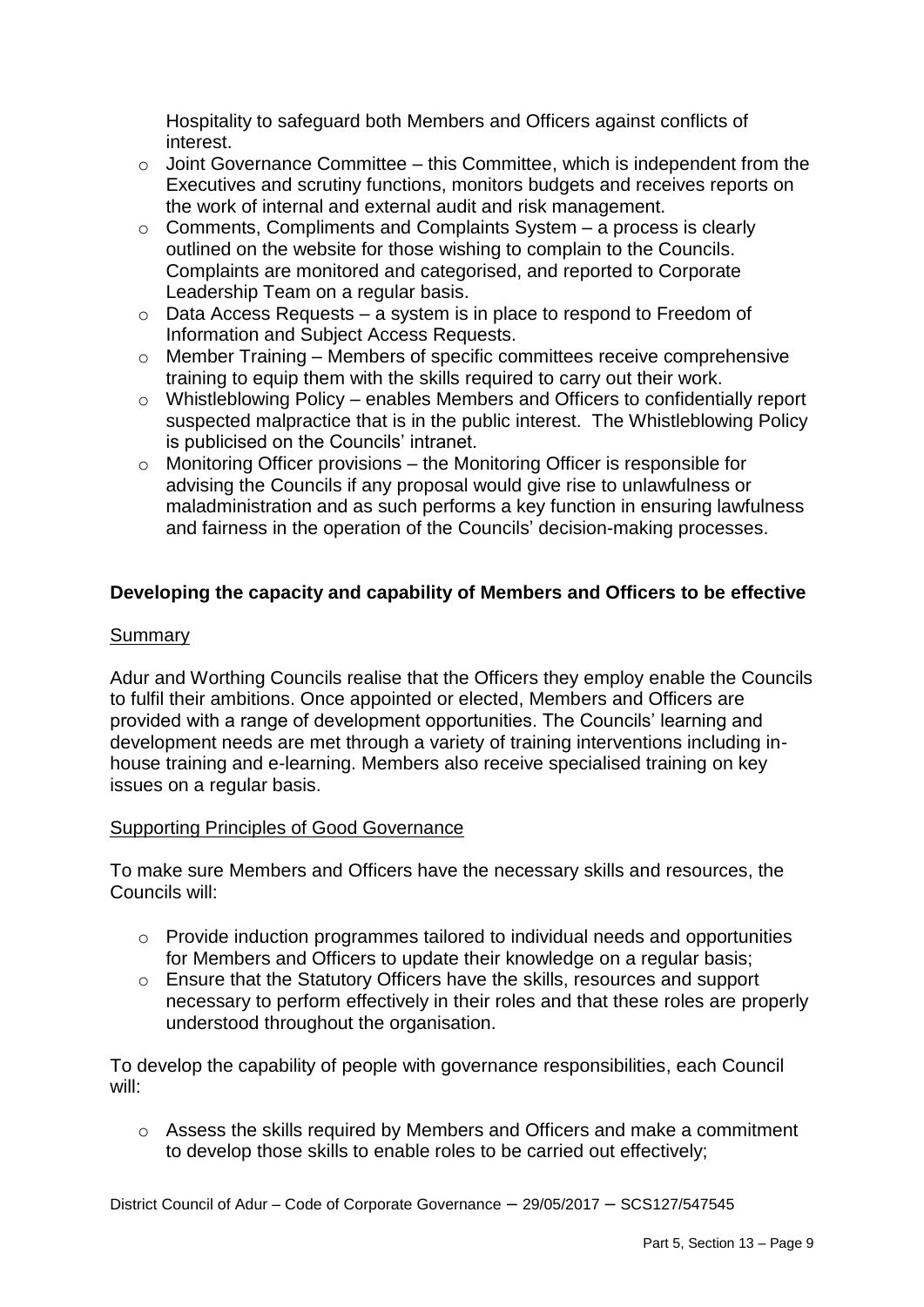- o Develop skills on a continuing basis to improve performance including the ability to scrutinise and challenge and to recognise when outside expert advice is needed;
- o Ensure that effective arrangements are in place for reviewing the performance of the authority as a whole and of individual Members and agreeing an action plan which might for example aim to address any training or development needs.

To encourage new Members of the authority, the Councils will:

- o Ensure that effective arrangements are in place, designed to encourage individuals from all sections of the community to engage with, contribute to and participate in the work of the authority;
- o Ensure that career structures are in place for Members and Officers to encourage participation and development.

#### Evidence of Commitment to these Principles

- $\circ$  Member and Officer Induction Programme an extensive induction programme is in place for both Members and Officers. All new Officers receive an induction booklet and are invited to a corporate induction where the Councils' values and visions are outlined in further detail.
- o Unboxed the Councils run a talent pool known as the Unboxed Programme for Officers to provide opportunity for innovation and development.
- $\circ$  Mentoring Scheme the Councils run a programme of mentoring for Officers throughout the Councils, using external Mentors where necessary.
- o Members' Bulletin this is a web-based area which provides an information zone for Members and is a key source of information.
- o Performance Development Reviews provide opportunities to review employee performance, providing a chance to consider personal development needs in relation to the employee's role.
- $\circ$  Officer Job Descriptions set out the roles and responsibilities of Officers employed by the Councils.
- $\circ$  Constitution sets out how the Councils operate, how decisions are made and the procedures and codes of conduct which are followed. It also covers the roles of the Statutory Officers of the Council – Head of Paid Service, Section 151 Officer and Monitoring Officer – and their responsibilities relating to compliance with the law and ensuring sound financial control.
- $\circ$  Overview and Scrutiny Committee this is an established Committee which reviews and monitors the decisions of each Executive.
- o Leadership and Staff Exchange organised events at which Managers and Officers meet to consider current issues affecting the Councils and work together to identify solutions.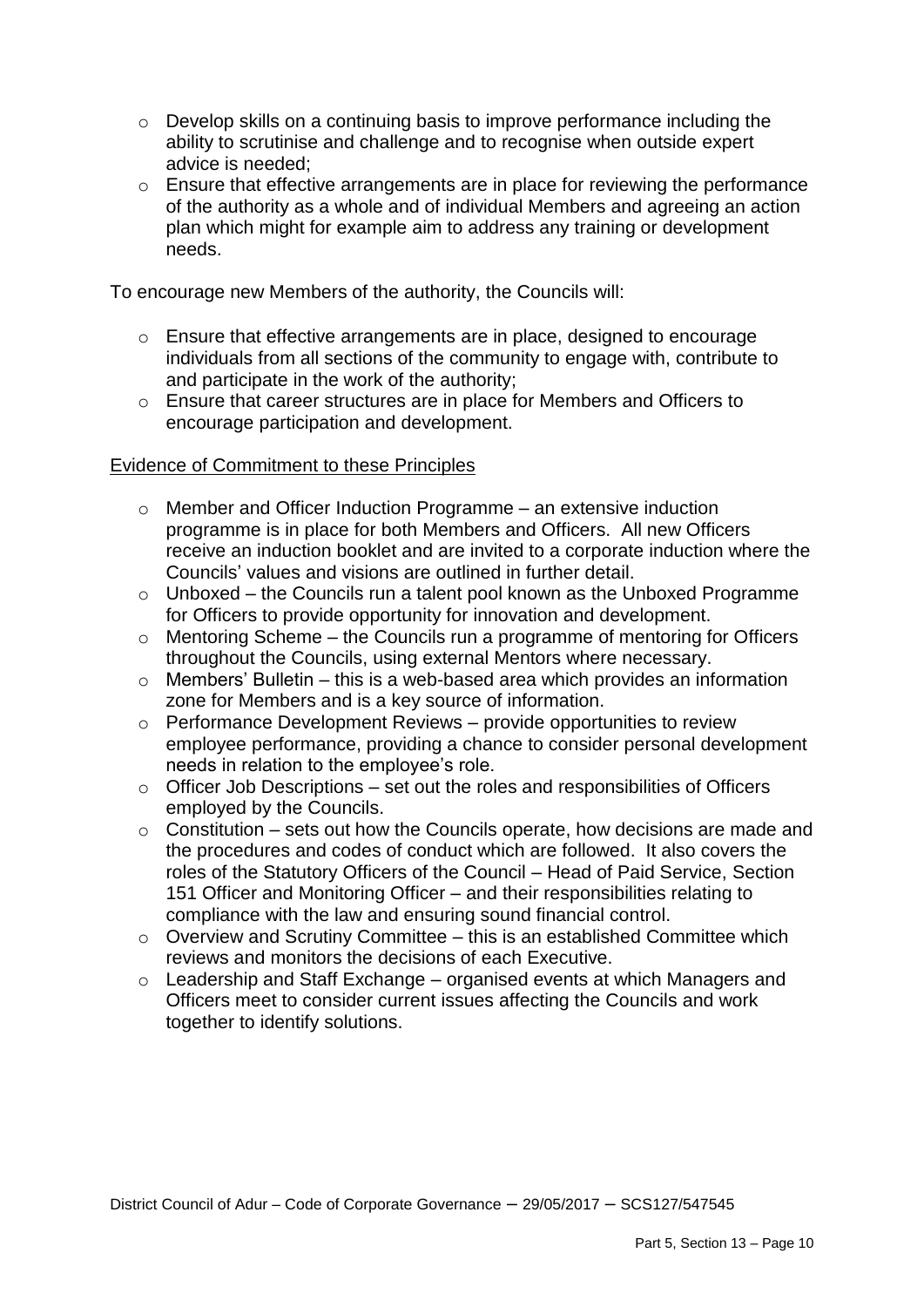# **Engaging with local people and other stakeholders to ensure robust public accountability**

## Summary

Adur and Worthing Councils recognise the need to effectively engage with local residents to ensure that their opinions are taken into account when preparing Council plans and policies. The Constitution sets out how the Councils incorporate the rights of residents in relation to the Councils' work.

#### Supporting the Principles of Good Governance

To exercise leadership through a robust scrutiny function the Councils will:

- o Make clear to themselves, all staff and the community, to whom they are accountable and for what;
- o Consider those institutional stakeholders to whom they are accountable and assess the effectiveness of the relationships and any changes required;
- o Produce an annual report on scrutiny function activity.

To take an active approach to dialogues and accountability with the community each Council will:

- o Ensure that clear channels of communication are in place with all sections of the community and other stakeholders including monitoring arrangements to ensure that they operate effectively;
- o Hold meetings in public unless there are good reasons for confidentiality;
- o Ensure arrangements are in place to enable the authority to engage with all sections of the community effectively. These arrangements should recognise that different sections of the community have different priorities and establish explicit processes for dealing with these competing demands;
- o Establish a clear policy on the types of issues they will meaningfully consult on or engage with the public and service users including a feedback mechanism for those consultees to demonstrate what has changed as a result;
- o On an annual basis, publish an annual report giving information on the authority's vision, strategy, plans and financial statements as well as information about its outcomes, achievements and the satisfaction of service users in the previous period;
- o Ensure that the authority as a whole is open and accessible to the community, service users and its staff and ensure that it has made a commitment to openness and transparency in all its dealings, including partnerships subject only to the need to preserve confidentiality in those specific circumstances where it is proper and appropriate to do so.

In order to make best use of human resources, the Councils will develop and maintain a clear policy on how staff and their representatives are consulted and involved in decision-making.